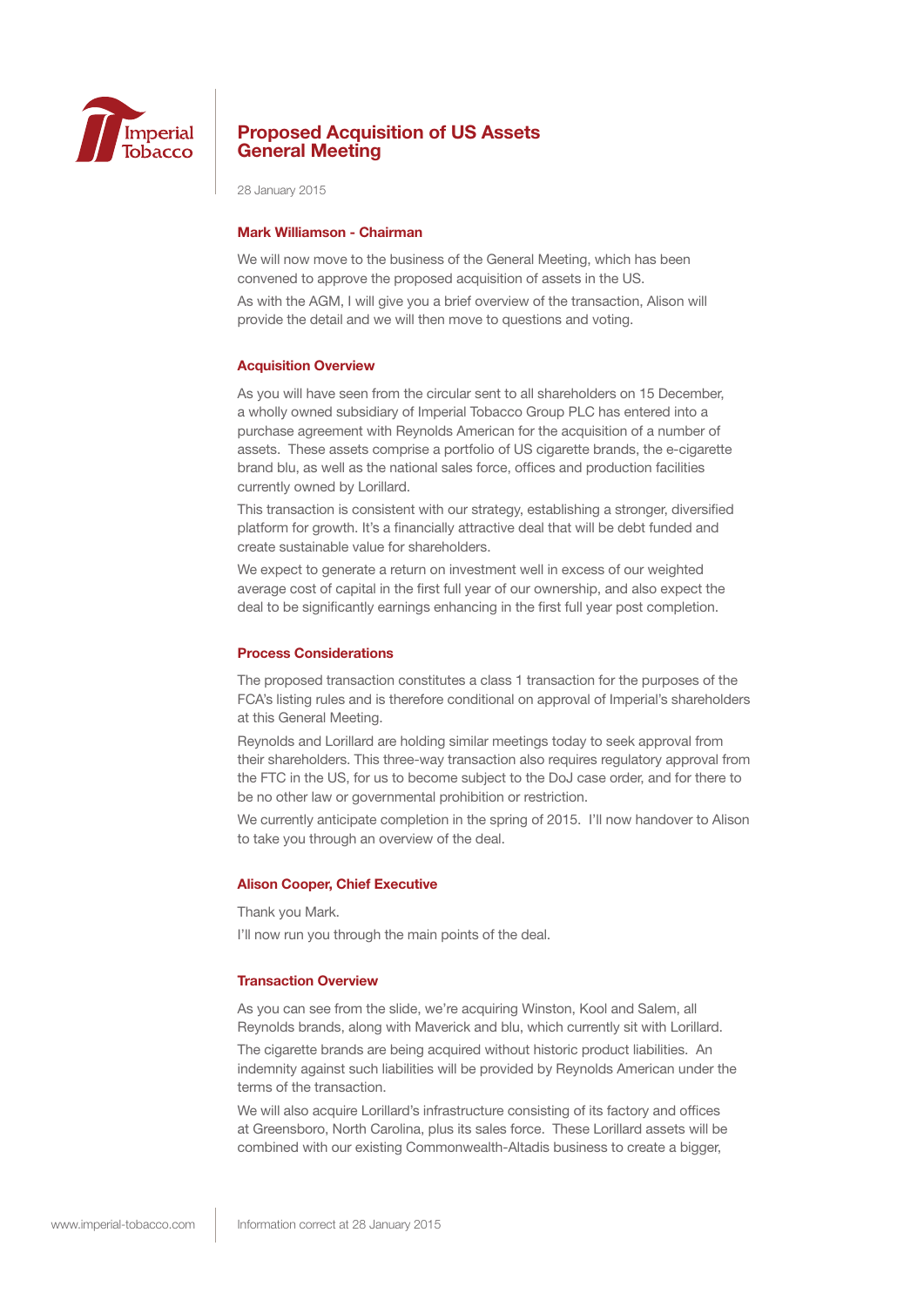

28 January 2015

stronger organisation that can more effectively compete in this key Growth Market for Imperial.

#### **The US Market**

We define the US as a Growth Market because of its size and profit potential. Outside China, the USA is the largest tobacco profit pool and at around \$14bn it is equal to around a quarter of all the profits the industry makes, and the US is also the third largest market by volume at around 270bn stick equivalents, and a profit pool that has been growing by around 3% to 4% a year in the past few years.

The regulatory environment is relatively stable, with the FDA adopting an evidence based approach to regulation.

And finally, the US has a fast developing e-vapour market with a size at retail of approximately \$2.5bn.

#### **Acquisition Rationale**

This slide sets out the benefits of the deal; it will transform our US business:

• From a distant number five in the market with a 3% share to number three with a 10% share

• From a business delivering less than ten per cent of Group net revenues to one representing nearly a quarter of the Group's net revenue

• From a limited brand portfolio based around USA Gold to an enhanced portfolio with increased appeal for consumers and more relevance for retailers

• From no presence in e-cigarettes in the US to owning blu, a leading brand in the market

• From a business that has focussed on 19 states, to national distribution supported by an experienced sales force with deeper coverage of key accounts

• From a low level of presence at retail, to having stronger retailer relevance with an increased share of voice and enhanced customer engagement.

• From a management team with a growing track record to a combined team that has the skills and experience to win over the long term. A team led by Marty Orlowsky, the highly regarded former CEO and Chairman of Lorillard -

#### **Brand Strategy**

As you would expect, we have a clear plan to drive growth from the enhanced portfolio.

The primary brands will be Winston and blu, complemented by our focus on Maverick, Kool and USA Gold.

Salem and others will be largely run for cash in line with our existing portfolio strategy, and the execution of this brand strategy will be based around the four sales growth drivers we prioritise in every market: portfolio, innovation, customer engagement and pricing.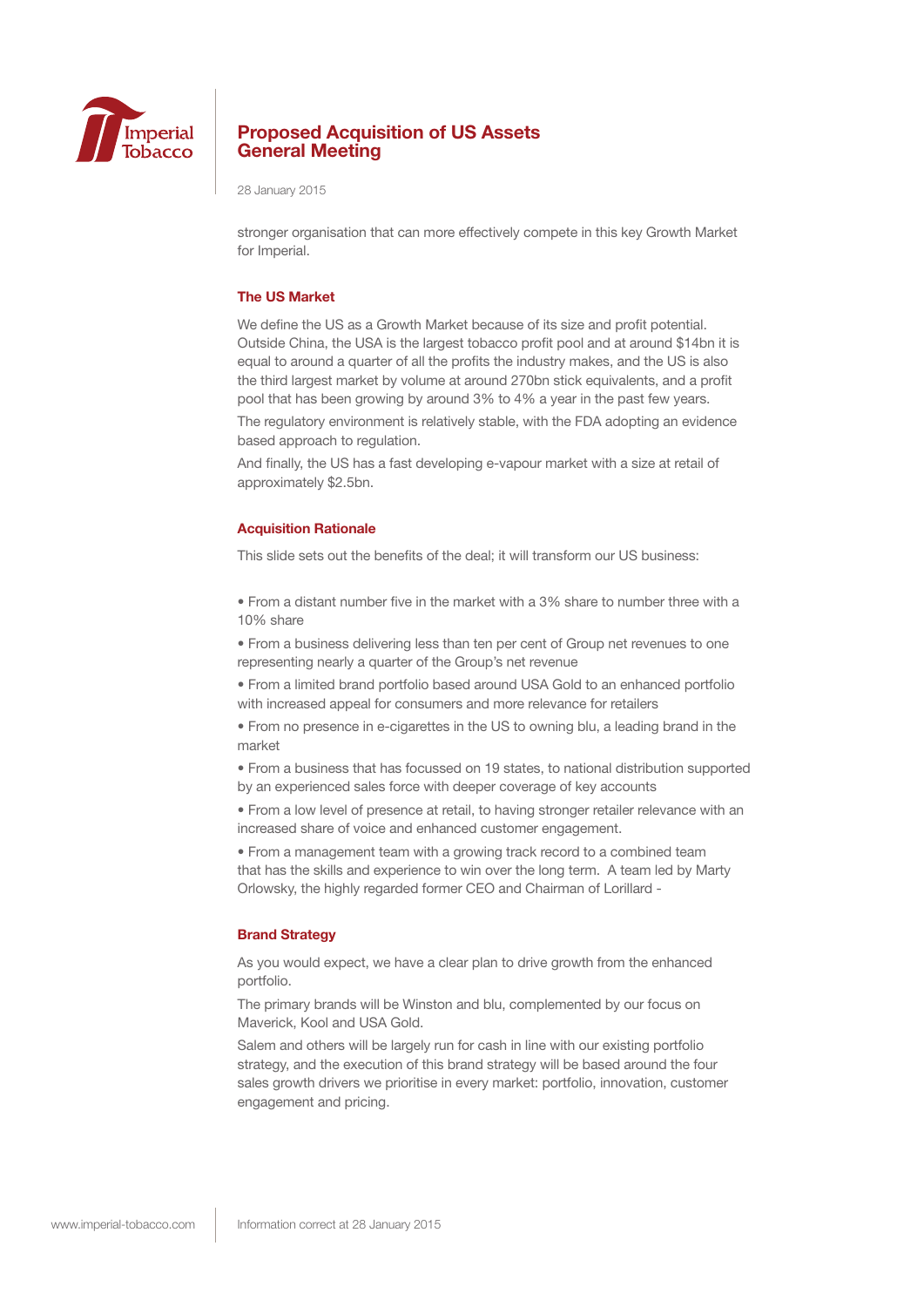

28 January 2015

## **Creating a Winning Business**

This is a great deal for Imperial.

Our enhanced portfolio will have more appeal to consumers and considerably more relevance to retailers on a national scale.

More sales visits and better account coverage drives greater retail influence and this is crucial for increasing shelf space, merchandising and point of sale presence for our brands.

We're creating a stronger, winning business – one that gives us the scale and stature to compete more effectively and build a long-term profitable future in one of our key Growth Markets.

#### **Strengthening the Group**

In closing, this transaction is not just a transformational deal for our US business, but strengthens the Imperial Group as a whole.

It is aligned with our strategy of investing in Growth Markets and Growth Brands, and provides the Group with a stronger and more diversified platform for growth, with nearly a quarter of revenues estimated to come from our US business post deal close.

The financial rationale is also highly attractive, such that this acquisition is an outstanding opportunity to create value for shareholders.

Thank you. I'll now hand back to Mark.

## **Mark Williamson, Chairman**

Thank you Alison.

The resolution to approve the acquisition of these US assets, which your Board unanimously recommends, is set out and explained in the Notice of the Meeting. With your permission, I will take the Notice of Meeting as read.

I propose the resolution in the terms set out in the Notice.

I will now take your questions on the resolution. If you would like to ask a question, please raise your hand and we will bring a microphone to you.

Can we have the first question please?

[CHAIRMAN ANSWERS FIRST QUESTION OR REFERS IT TO ANOTHER **DIRECTORI** 

[WHEN THERE ARE NO/NO MORE QUESTIONS]

### **Ordinary Resolution**

As there appear to be no more questions, I will now put the resolution, which is an ordinary resolution and will be passed if more than 50 per cent of the votes cast are in favour, to the meeting.

I would also like to remind you that the Directors are unanimously in favour of the resolution and recommend that you vote in favour.

Please now complete your voting card.